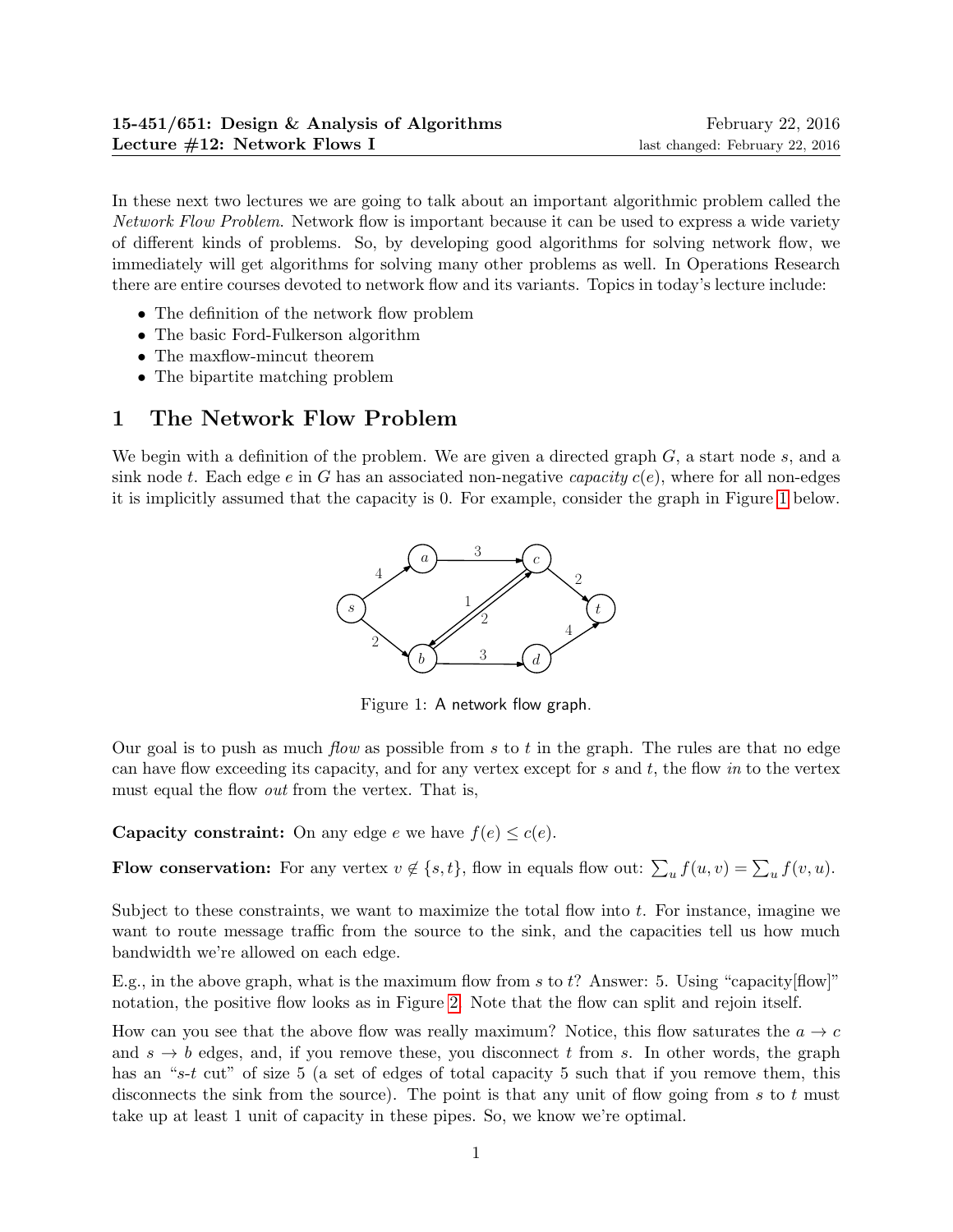

<span id="page-1-0"></span>Figure 2: A network flow graph with positive flow shown using "capacity[flow]" notation.

We just argued that in general, the maximum s-t flow  $\leq$  the capacity of the minimum s-t cut.<sup>[1](#page-1-1)</sup> An important property of flows, that we will prove as a byproduct of analyzing an algorithm for finding them, is that the maximum s-t flow is in fact *equal to* the capacity of the minimum s-t cut. This is called the *Maxflow-Mincut Theorem*. In fact, the algorithm will find a flow of some value k and a cut of capacity  $k$ , which will be proofs that both are optimal!

To describe the algorithm and analysis, it will help to be a bit more formal about a few of these quantities.

**Definition 1** An s-t cut is a set of edges whose removal disconnects t from s. Or, formally, a cut is a partition of the vertex set into two pieces A and B where  $s \in A$  and  $t \in B$ . (The edges of the cut are then all edges going from A to B).

**Definition 2** The capacity of a cut  $(A, B)$  is the sum of capacities of edges in the cut. Or, in the formal viewpoint, it is the sum of capacities of all edges going from A to B. (Don't include the edges from B to A.)

**Definition 3** It will also be mathematically convenient for any edge  $(u, v)$  to define  $f(v, u) =$  $-f(u, v)$ . This is called **skew-symmetry**. (We will think of flowing 1 unit on the edge from u to v as equivalently flowing  $-1$  units on a back-edge from v to u.)

The skew-symmetry convention makes it especially easy to add two flows together. For instance, if we have one flow with 1 unit on the edge  $(c, b)$  and another flow with 2 units on the edge  $(b, c)$ , then adding them edge by edge does the right thing, resulting in a net flow of 1 unit from b to c. In fact, let's now formally define the sum of two flows. If f and g are flows, then  $h = f + g$  is defined as  $h(u, v) = f(u, v) + g(u, v)$  for all pairs  $(u, v)$ . Notice that if f and g satisfy flow-conservation and skew-symmetry, then  $h$  does too. In fact, using skew-symmetry, if we wanted we could rewrite the flow conservation condition as  $\forall v \notin \{s,t\}, \sum_{u} f(u,v) = 0$ , since the total flow *out* of a node will always be the negative of the total flow into a node.

How can we find a maximum flow and prove it is correct? Here's a very natural strategy: find a path from s to t and push as much flow on it as possible. Then look at the leftover capacities (an important issue will be how exactly we define this, but we will get to it in a minute) and repeat. Continue until there is no longer any path with capacity left to push any additional flow on. Of course, we need to prove that this works: that we can't somehow end up at a suboptimal solution by making bad choices along the way. This approach, with the correct definition of "leftover capacity", is called the Ford-Fulkerson algorithm.

<span id="page-1-1"></span><sup>&</sup>lt;sup>1</sup>This immediately implies the value of any s-t flow  $\leq$  maximum s-t flow  $\leq$  minimum s-t cut  $\leq$  any s-t cut.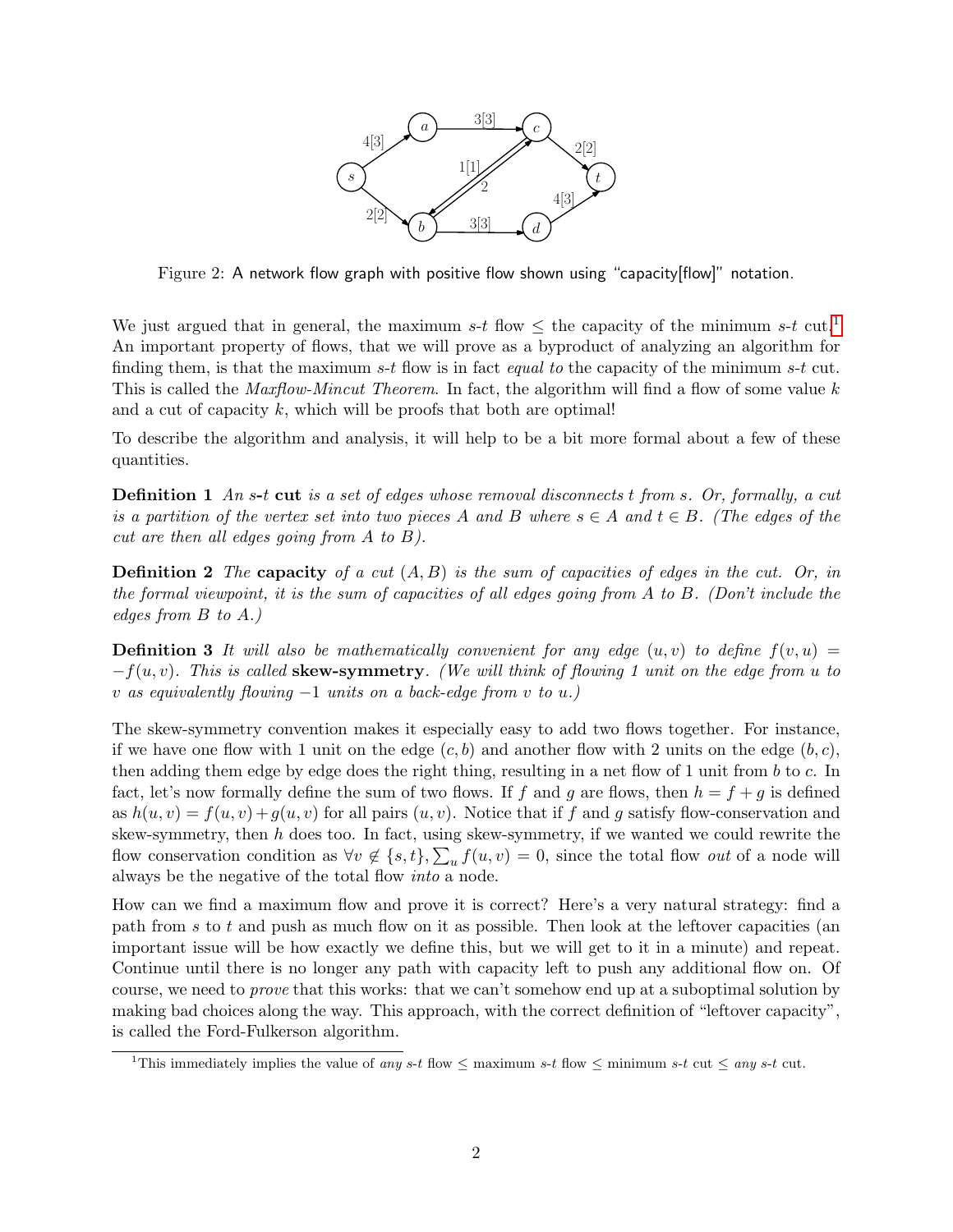### 2 The Ford-Fulkerson algorithm

The Ford-Fulkerson algorithm<sup>[2](#page-2-0)</sup> is simply the following: while there exists an  $s \to t$  path P of positive *residual capacity* (defined below), push the maximum possible flow along  $P$ . By the way, these paths P are called *augmenting paths*, because you use them to augment the existing flow.

Residual capacity is just the capacity left over given the existing flow, where we will use skewsymmetry to capture the notion that if we push f units of flow on an edge  $(u, v)$ , this *increases* our ability to push flow on the back-edge  $(v, u)$  by f.

**Definition 4** Given a flow f in graph G, the **residual capacity**  $c_f(u, v)$  is defined as  $c_f(u, v)$  =  $c(u, v) - f(u, v)$ , where recall that by skew-symmetry we have  $f(v, u) = -f(u, v)$ .

For example, given the flow in Figure [2,](#page-1-0) the edge  $(s, a)$  has residual capacity 1. The back-edge  $(a, s)$  has residual capacity 3, because its original capacity was 0 and we have  $f(a, s) = -3$ .

**Definition 5** Given a flow f in graph G, the **residual graph**  $G_f$  is the directed graph with all edges of positive residual capacity, each one labeled by its residual capacity. Note: this may include back-edges of the original graph G.

Let's do an example. Consider the graph in Figure [1](#page-0-0) and suppose we push two units of flow on the path  $s \to b \to c \to t$ . We then end up with the following residual graph:



<span id="page-2-2"></span>Figure 3: Residual graph resulting from pushing 2 units of flow along the path  $s-b-c-t$  in the graph in Figure [1.](#page-0-0) The red edges denote the changes.

If we continue running Ford-Fulkerson, we see that in this graph the only path we can use to augment the existing flow is the path  $s \to a \to c \to b \to d \to t$ . Pushing the maximum 3 units on this path we then get the next residual graph, shown in Figure [4.](#page-2-1)



<span id="page-2-1"></span>Figure 4: Residual graph resulting from pushing 3 units of flow along the path  $s-a-c-b-d-t$  in the graph in Figure [3.](#page-2-2) Again, the red edges denote the changes.

<span id="page-2-0"></span><sup>&</sup>lt;sup>2</sup>The algorithm is due to Lester R. Ford Jr. and Delbert R. Fulkerson, then at the RAND corporation working on figuring out the capacity of the Soviet rail network. They didn't want to find the max-flow, they wanted the min-cut. As we will soon see, the two problems are inextricably entwined. They presented their algorithm in a RAND report of 1955.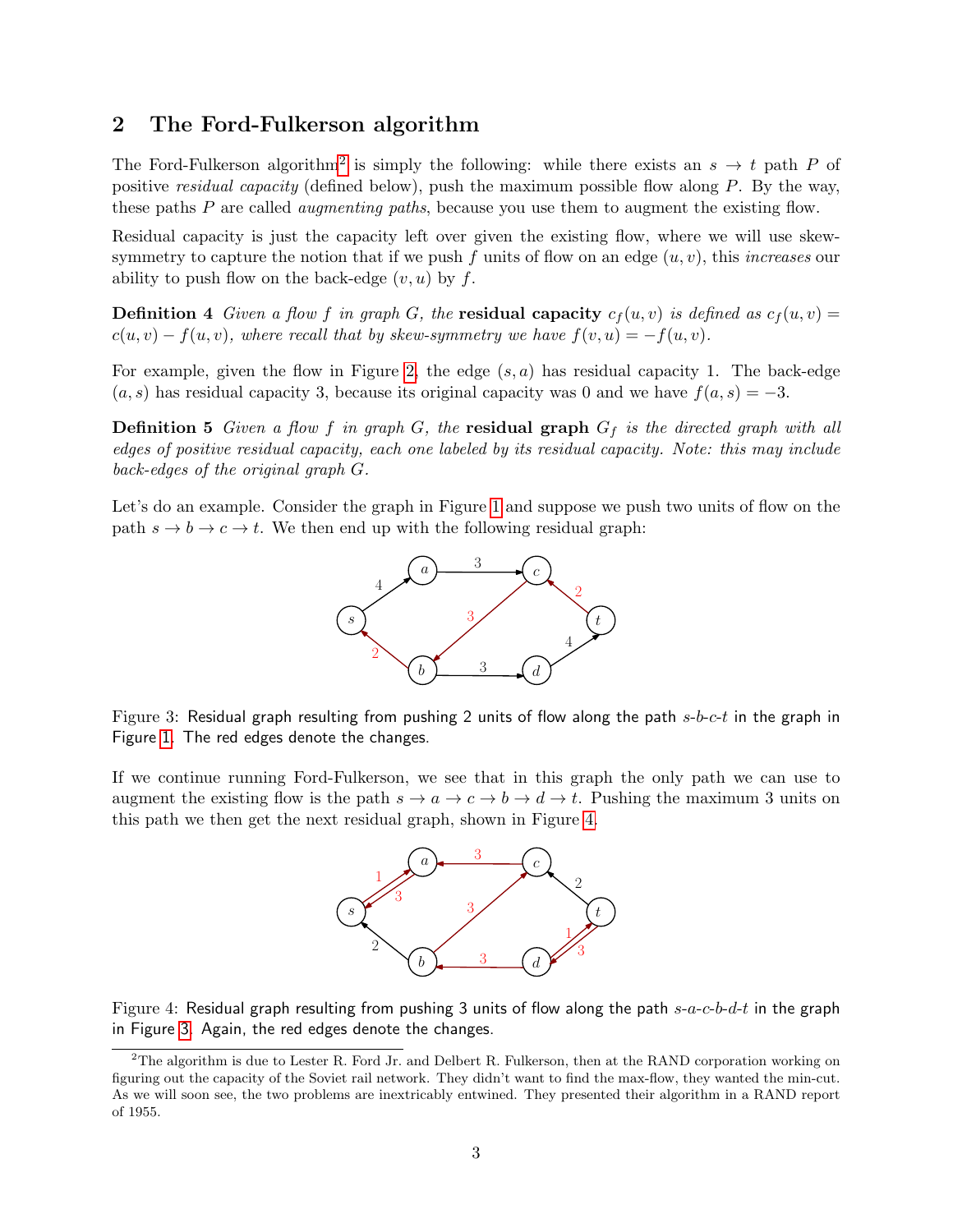At this point there is no longer a path from  $s$  to  $t$  so we are done.

We can think of Ford-Fulkerson as at each step finding a new flow (along the augmenting path) and adding it to the existing flow, using the definition of adding flows we gave before. The definition of residual capacity ensures that the flow found by Ford-Fulkerson is legal (doesn't exceed the capacity constraints in the original graph). We now need to prove that in fact it is maximum. We'll worry about the number of iterations it takes and how to improve that later.

Note that one nice property of the residual graph is that it means that at each step we are left with same type of problem we started with. So, to implement Ford-Fulkerson, we can use any black-box path-finding method (e.g., DFS).

#### 2.1 The Analysis

For now, let us assume that all the capacities are integers. If the maximum flow value is  $F$ , then the algorithm makes at most  $F$  iterations, since each iteration pushes at least one more unit of flow from s to t. We can implement each iteration in time  $O(m+n)$  using DFS. So we get the following result.

**Theorem 6** If the given graph G has integer capacities, Ford-Fulkerson terminates in time  $O(F(m+$ n)) where  $F$  is the value of the maximum s-t flow.

Theorem 7 When it terminates, the Ford-Fulkerson algorithm outputs a maximum flow.

**Proof:** Let's look at the final residual graph. This graph must have s and t disconnected by definition of the algorithm. Let A be the component containing s and B be the rest. Let c be the capacity of the  $(A, B)$  cut in the *original* graph — so we know we can't do better than c.

<span id="page-3-1"></span>

The claim is that we in fact did find a flow of value c (which therefore implies it is maximum). Here's why: let's look at what happens to the residual capacity of the  $(A, B)$  cut after each iteration of the algorithm. Say in some iteration we found a path with  $k$  units of flow. Then, even if the path zig-zagged between A and B, every time we went from A to B we added  $k$  to the flow from A to B and subtracted k from the residual capacity of the  $(A, B)$  cut, and every time we went from B to A we took away k from this flow and added k to the residual capacity of the cut<sup>[3](#page-3-0)</sup>; moreover, we must have gone from A to B exactly one more time than we went from B to A. So, the residual capacity of this cut went down by exactly k. So, the drop in capacity is equal to the increase in flow. Since at the end the residual capacity is zero (remember how we defined  $A$  and  $B$ ) this means the total flow is equal to  $c$ .

So, we've found a flow of value *equal* to the capacity of this cut. We know we can't do better, so this must be a max flow, and  $(A, B)$  must be a minimum cut.

Notice that in the above argument we actually proved the nonobvious *maxflow-mincut* theorem:

<span id="page-3-0"></span><sup>&</sup>lt;sup>3</sup>This is where we use the fact that if we flow k units on the edge  $(u, v)$ , then in addition to reducing the residual capacity of the  $(u, v)$  edge by k we also add k to the residual capacity of the back-edge  $(v, u)$ .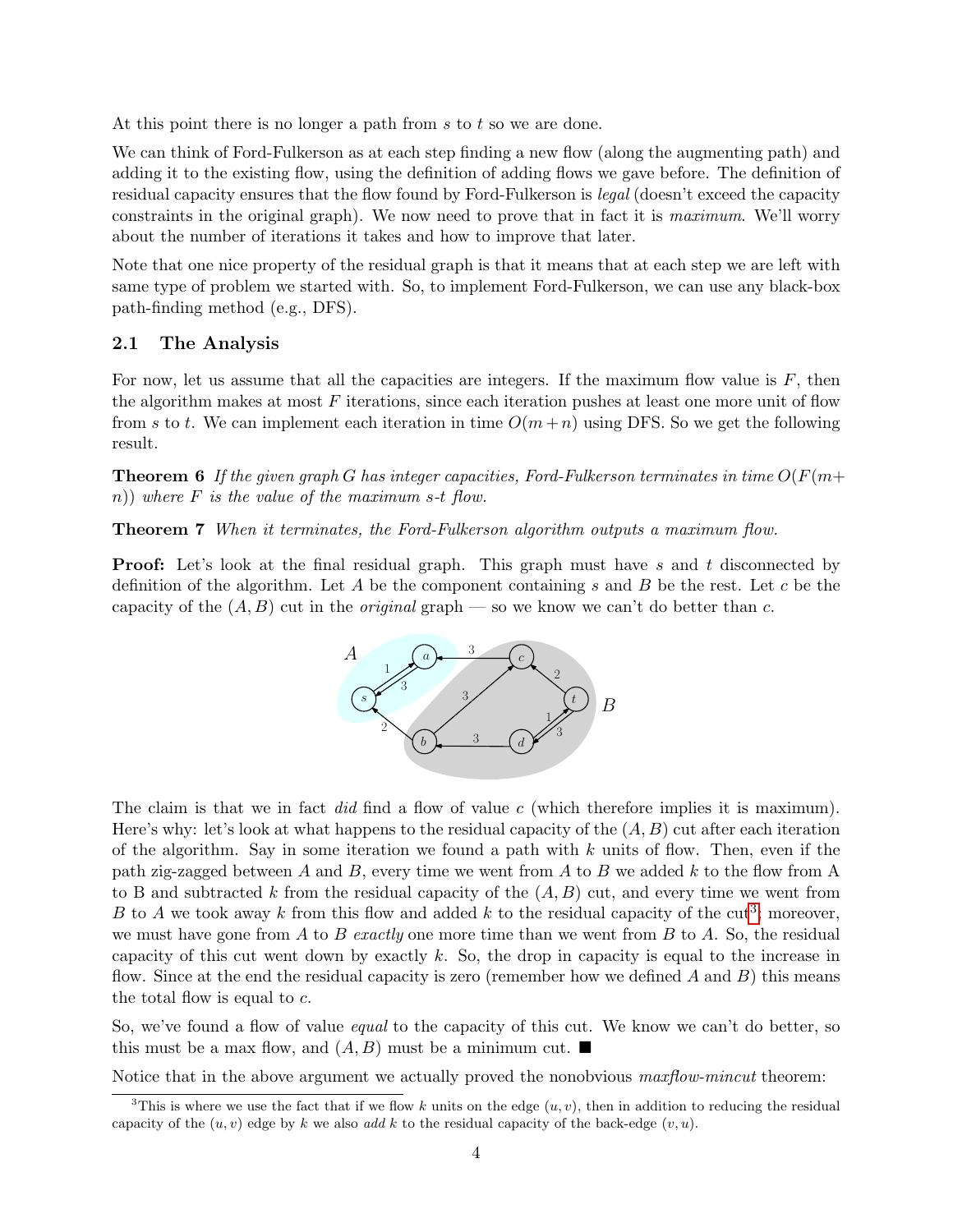**Theorem 8** In any graph G, for any two vertices s and t, the maximum flow from s to t equals the capacity of the minimum  $(s, t)$ -cut.

We have also proven the *integral-flow theorem*: if all capacities are integers, then there is a maximum flow in which all flows are integers. This seems obvious, but it turns out to have some nice and non-obvious implications.

Technically, we just proved Theorem [8](#page-3-1) only for integer capacities. What if the capacities are not integers? Firstly, if the capacities are rationals, then choose the smallest integer N such that  $N \cdot c(u, v)$ is an integer for all edges  $(u, v)$ . It is easy to see that at each step we send at least  $1/N$  amount of flow, and hence the number of iterations is at most  $NF$ , where F is the value of the maximum s-t flow. (One can argue this by observing that scaling up all capacities by  $N$  will make all capacities integers, whence we can apply our above argument.) And hence we get Theorem [8](#page-3-1) for rational capacities as well.

What if the capacities are irrational? In this case Ford-Fulkerson may not terminate. And the solution it converges to (in the limit) may not even be the max-flow! (See [here,](https://www.cs.princeton.edu/courses/archive/spring13/cos423/lectures/07DemoFordFulkersonPathological.pdf) [here.](http://www.cs.huji.ac.il/~nati/PAPERS/ALGORITHMS/zwick.pdf)) But the maxflow-mincut Theorem [8](#page-3-1) still holds, even with irrational capacities. There are several ways to prove this; here's one. Suppose not, and suppose there is some flow network with the maxilow being  $\epsilon > 0$  smaller than the mincut. Choose integer N such that  $\frac{1}{N} \leq \frac{\epsilon}{2m}$ , and round all capacities down to the nearest integer multiple of 1/N. The mincut with these new edge capacities may have fallen by  $m/N \leq \epsilon/2$ , and the maxflow could be the same as the original flow network, but still there would be a gap of  $\epsilon/2$ between maxflow and mincut in this rational-capacity network. But this is not possible, because used Ford-Fulkerson to prove maxflow-mincut for rational capacities in the previous paragraph.

In the next lecture we will look at methods for reducing the number of iterations the algorithm can take. For now, let's see how we can use an algorithm for the max flow problem to solve other problems as well: that is, how we can reduce other problems to the one we now know how to solve.

## 3 Bipartite Matching

Say we wanted to be more sophisticated about assigning groups to homework presentation slots. We could ask each group to list the slots acceptable to them, and then write this as a bipartite graph by drawing an edge between a group and a slot if that slot is acceptable to that group. For example:



This is an example of a **bipartite graph**: a graph with two sides L and R such that all edges go between  $L$  and  $R$ . A **matching** is a set of edges with no endpoints in common. What we want here in assigning groups to time slots is a perfect matching: a matching that connects every point in  $L$  with a point in  $R$ . For example, what is a perfect matching in the bipartite graph above?

More generally (say there is no perfect matching) we want a **maximum matching**: a matching with the maximum possible number of edges. We can solve this as follows:

### Bipartite Matching:

1. Set up a fake "start" node s connected to all vertices in  $L$ . Connect all vertices in  $R$  to a fake "sink" node t. Orient all edges left-to-right and give each a capacity of 1.